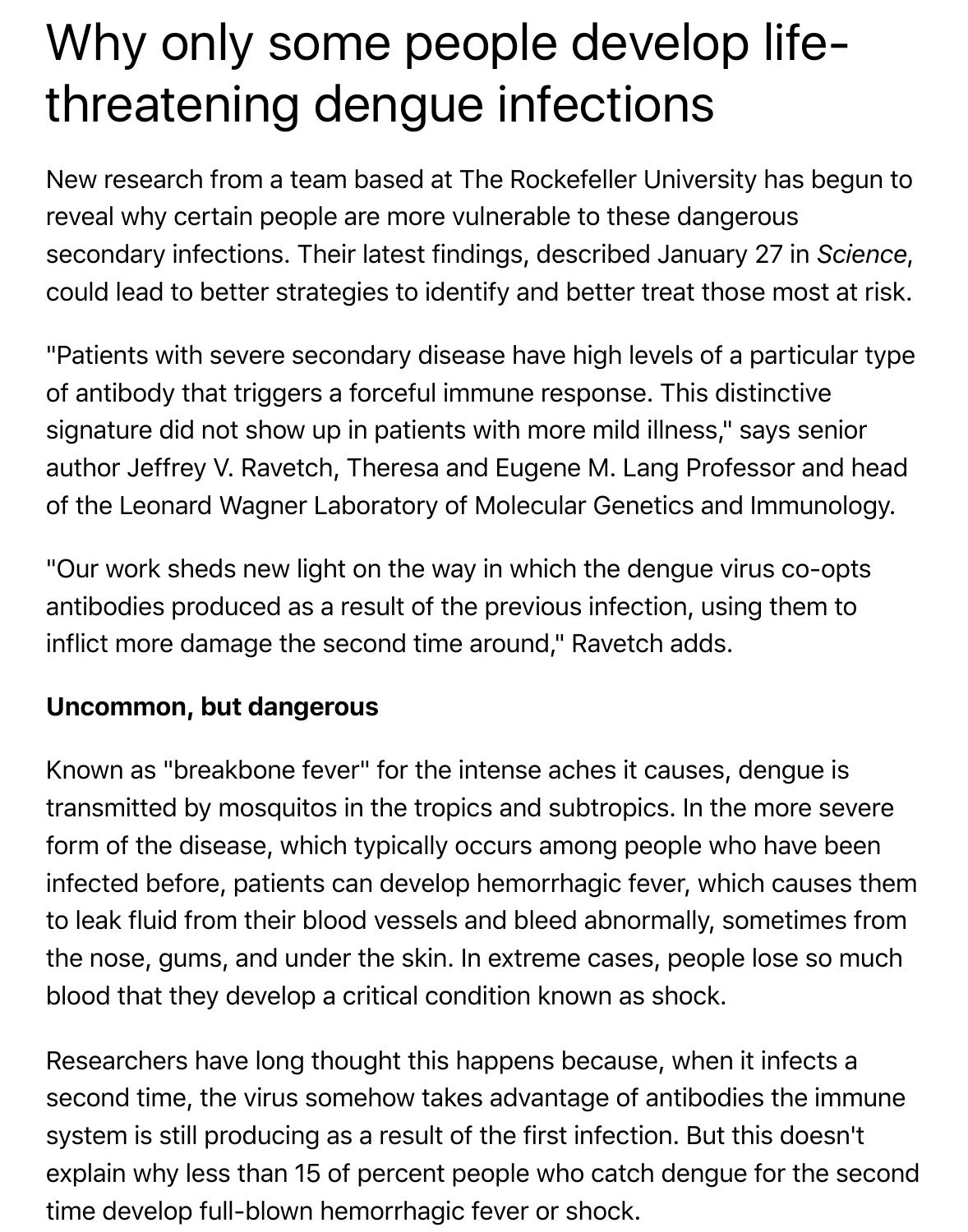Previous work in Ravetch's lab suggested differences in antibodies might account for why only some develop severe secondary infections. These Yshaped proteins help the body defend itself against viruses and other intruders by latching onto infected cells with their arms. Meanwhile, their stems, known as Fc regions, bind to immune cells and tell them how to respond. Ravetch's lab has shown that the structure of the Fc region can influence an immune response by, for example, promoting inflammation versus calming it.

## **An answer in architecture**

For the current study, first author Taia Wang, then a postdoc in the lab, and her collaborators took a close look at the Fc regions of antibodies in blood collected from patients with mild and severe secondary dengue infections at Siriraj Hospital in Bangkok, Thailand. These people's immune systems were still producing antibodies as a result of their first encounter with the virus, but the structure of these antibodies varied between individuals.

The researchers found that the dengue patients with more serious disease had high levels of antibodies whose Fc regions lack a particular sugar, a variation known to strongly activate immune cells.

In experiments, the researchers showed that activating signals from these antibodies aggravated the disease by leading to the destruction of bloodclotting cells called platelets. When their platelet levels plummet, patients bleed abnormally -- a hallmark of hemorrhagic fever. The lower a patient's platelet count, the more of these distinctive antibodies he or she tended to have.

"We found that some people's immune systems respond to dengue infection by producing elevated levels of these pathogenic antibodies, which make them more vulnerable to a severe secondary dengue infection," says Wang, who is now an assistant professor at Stanford School of Medicine. "It's not yet clear if they produce more of these highly activating antibodies even